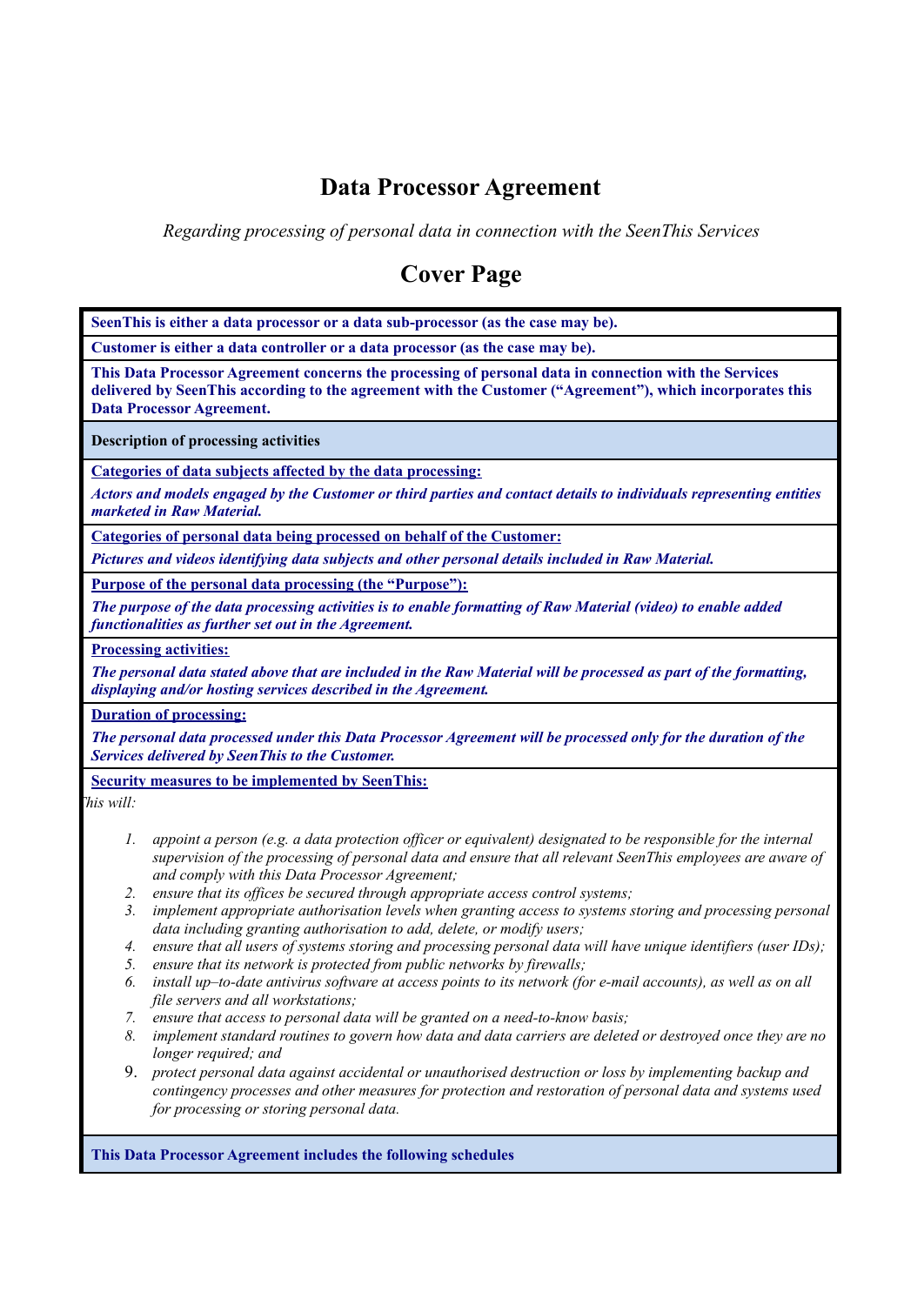**Schedule 1A – Terms and conditions for processing of personal data Schedule 1B – Authorised sub-processors**

**Compliance with the Regulatory Requirements**

The Parties shall comply with the Regulatory Requirements (as defined in Schedule 1A). The Parties agree to **make any amendment to this Data Processor Agreement and/or implement any additional measure or safeguard as may be required to ensure compliance with the Regulatory Requirements.**

This Data Processor Agreement shall enter into force once the Agreement is entered into between the Parties.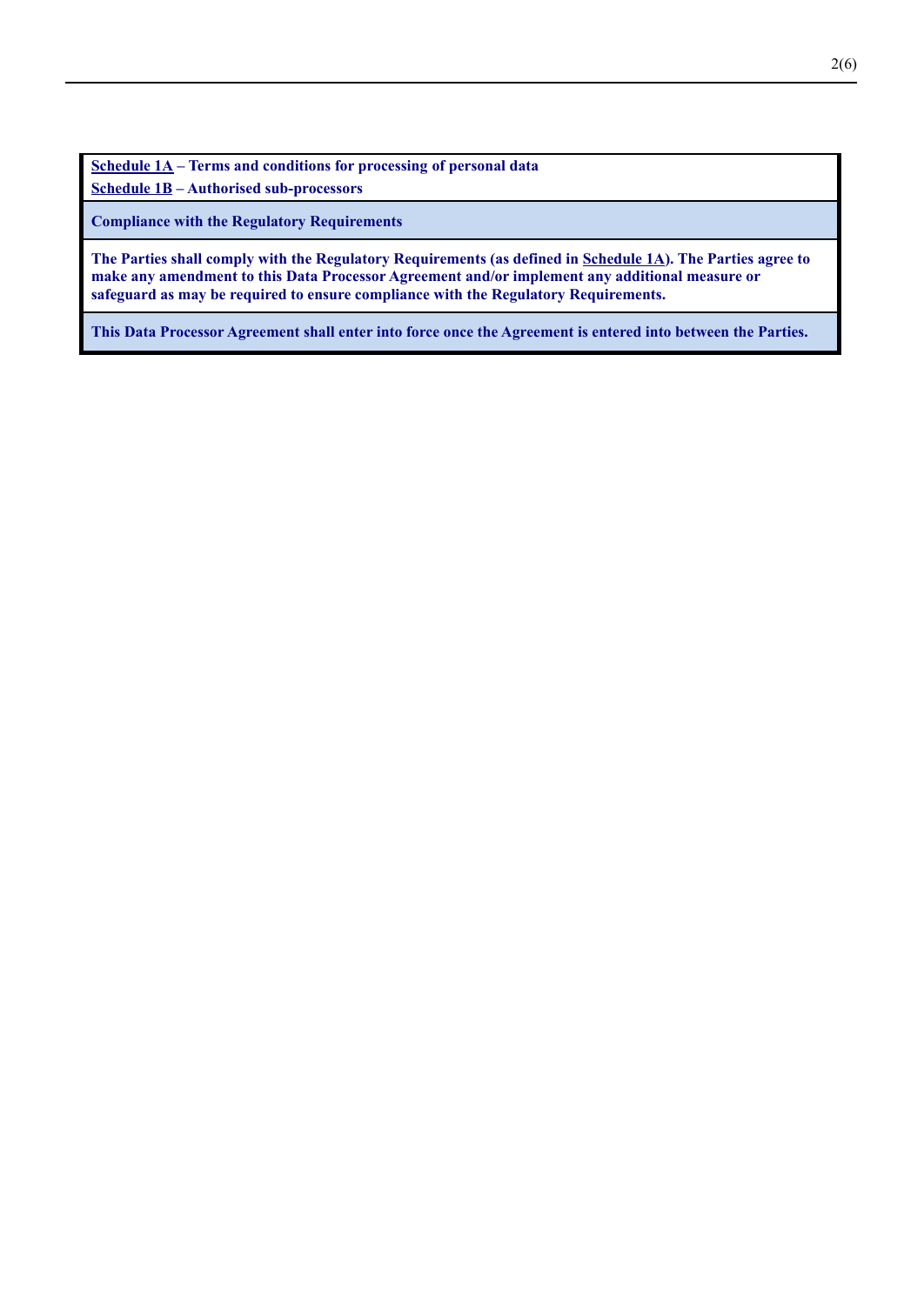#### **SCHEDULE 1A TO DATA PROCESSOR AGREEMENT– TERMS AND CONDITIONS FOR PROCESSING OF PERSONAL DATA**

## **1. INTRODUCTION**

- 1.1 This is a schedule and an integral part to the Data Processor Agreement entered into between the Customer and SeenThis.
- 1.2 Defined terms that are used but not defined in this document shall have the meaning set out on the Cover Page or the Agreement (as applicable). Unless otherwise stated, terms used in this Data Processor Agreement (*e.g.* 'personal data', 'processing' etc.) shall be construed in accordance with the Regulatory Requirements.

### **2. DEFINITIONS**

"**Affiliate**" means a legal entity that directly or indirectly through one or more intermediaries is controlled by a Party or under common control with a Party's ultimate parent company. For the purposes of this definition, the term "control" shall be understood as the possession, directly or indirectly, of the power to direct or cause the direction of the management and policies of a legal entity, whether through the ownership of voting stock, by contract, or otherwise;

"**Data Controller**" means the relevant data controller on behalf of whom personal data under the Agreement is processed by the Customer and SeenThis;

"**GDPR**" means Regulation (EU) 2016/679 of the European Parliament and of the Council of 27 April 2016 on the protection of natural persons with regard to the processing of personal data and on the free movement of such data, and repealing the Directive 95/46/EC (General Data Protection Regulation), and any amendments made thereto;

"**Regulatory Requirements**" means the GDPR and the legislation applicable to the processing of personal data in the jurisdiction in which SeenThis is established, as stated on the Cover Page, and any successor legislation to the GDPR.

"**Supervisory Authority**" means any court, regulatory agency or authority which, according to applicable laws and/or regulations (including the Regulatory Requirements), supervises privacy issues and/or the processing of personal data; and

"**Third Country**" means a country which is not a member of the European Union (EU) or the European Economic Area (EEA).

#### **3. ROLES, PROCESSING AND PURPOSE**

- 3.1 The Customer shall be regarded as the data controller or data processor (as the case may be) of all personal data included in the Raw Material and any other personal data processed on behalf of the Customer in connection with the Services and in accordance with its instructions. SeenThis shall be considered the processor or sub-processor (as the case may be) of the personal data included in the Raw Material and any other personal data processed on behalf of the Customer in connection with the Services and in accordance with its instructions.
- 3.2 SeenThis shall process the Customer's personal data for the Purpose and to the extent it is necessary for the fulfilment of SeenThis' obligations under this Data Processor Agreement and/or any other Agreement.

## **4. SPECIAL UNDERTAKINGS OF THE CUSTOMER**

- 4.1 The Customer undertakes to:
	- (a) Ensure that there is a legal ground for processing the personal data covered by the Data Processor Agreement;
- (b) Ensure that the data subjects, as required by the Regulatory Requirements, have received sufficient information regarding the processing by the Data Controller, including information that SeenThis may process the personal data on behalf of the Customer.
- (c) Immediately after it is brought to the Customer's attention, inform SeenThis of any erroneous, rectified, updated or deleted personal data subject to SeenThis' processing;
- (d) In a timely manner, provide SeenThis with lawful and documented instructions regarding SeenThis' processing of personal data;
- (e) Provide SeenThis with the Customer's applicable policies and guidelines for processing personal data before this Data Processor Agreement enters into force and thereafter prior to any changes or updates thereto; and
- (f) Act as the data subject's sole point of contact (excluding any contacts that may take place between data subjects and the Data Controller).

#### **5. SPECIAL UNDERTAKINGS OF SEENTHIS**

- 5.1 SeenThis undertakes to:
	- (a) Only process personal data in accordance with the Customer's documented instructions unless required to do so under the Regulatory Requirements. In such a case, SeenThis shall inform the Customer of that legal requirement before processing the personal data, unless providing such information is prohibited by the Regulatory Requirements on important grounds of public interest;
	- (b) Ensure that such employees (of SeenThis or its subcontractors) which process personal data on behalf of the Customer have committed themselves to confidentiality or are under an appropriate statutory obligation of confidentiality;
	- (c) Take the measures required pursuant to GDPR, Article 32;
	- (d) Taking into account the nature of the processing, assist the Customer by appropriate technical and organisational measures, insofar as this is possible, for the fulfilment of the Data Controller's obligation to respond to requests for exercising the data subject's rights laid down in the Regulatory Requirements;
	- (e) Upon a timely request by the Customer, assist the Data Controller in ensuring compliance with the obligations pursuant to Article 32 to 36 of the GDPR taking into account the nature of the processing and the information available to SeenThis; and
	- (f) Make available to the Customer the information necessary to demonstrate compliance with SeenThis' obligations laid down in the Data Processor Agreement and allow for and contribute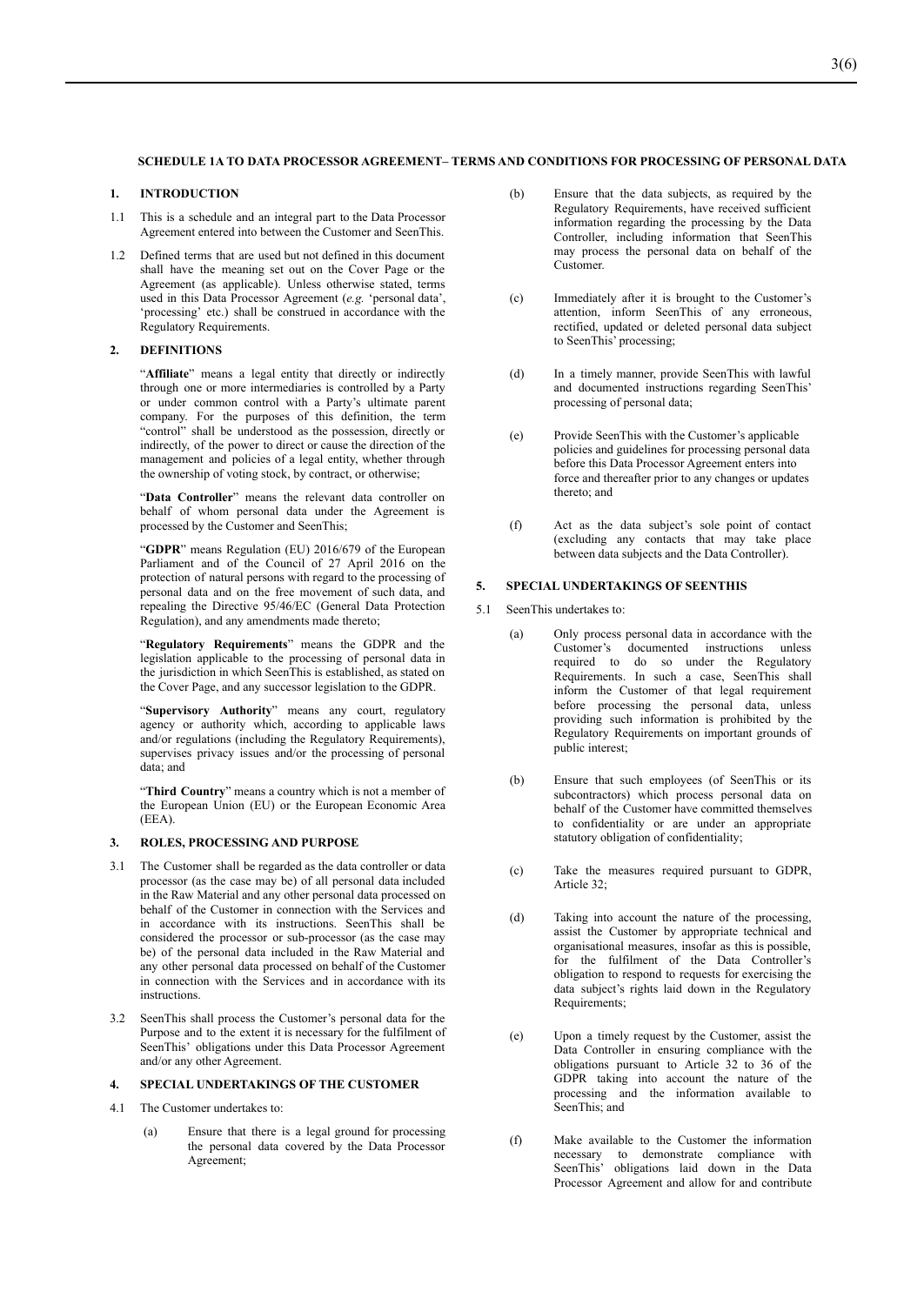to audits, including inspections, conducted by the Customer or another third party mandated by it, in accordance with Clause 8.

5.2 SeenThis shall immediately inform the Customer if, in its opinion, an instruction from the Customer infringes the Regulatory Requirements.

# **6. REMUNERATION**

- 6.1 To the extent SeenThis' processing of personal data under this Data Processor Agreement is an intrinsic part of the services rendered by SeenThis under the Agreement, the remuneration under the Agreement for said services shall cover also SeenThis' undertakings under this Data Processor Agreement.
- 6.2 If (i) the Customer amends its written instructions (ref. Clause 4.1), (ii) the Customer would require the implementation of technical or organisational measures in addition to those set out on the Cover Page, (iii) additional efforts are required by SeenThis to fulfil the provisions in Clause 5.1(d)–(f) (*e.g.* to handle data subject requests), or (iv) the Customer requires SeenThis to utilise a different sub-processor than the one originally proposed by SeenThis (ref. Clause 1.1), then SeenThis shall be entitled to compensation for any costs incurred as a result thereof from the Customer (including a reasonable profit margin), calculated on a time and material basis. Any payments in this regard shall be handled applying the provisions of the Agreement.
- 6.3 Unless otherwise stated in the Agreement, the Customer shall pay amounts due hereunder to SeenThis within ten (10) days of the date of the invoice. In the case of a non-payment of an invoice, SeenThis shall be entitled to notify the Customer that it will suspend its performance hereunder unless the invoice is paid within a reasonable time period. Should the invoice remain unpaid after the expiry of said time period, SeenThis shall be entitled to suspend its performance hereunder. Should the invoice remain unpaid for a period twice the length of said time period, SeenThis may terminate this Data Processor Agreement with immediate effect in accordance with Clause 10.1.

#### **7. SUB-PROCESSORS**

- 7.1 SeenThis shall be entitled to engage subcontractors acting as sub-processors provided that such sub-processors are bound by a written contract which states that it must adhere to data protection, privacy and audit obligations correspondent to and no less restrictive as those under this Data Processor Agreement.
- Should SeenThis wish to engage a sub-processor, it shall notify the Customer in advance. The Customer may always, within ten (10) business days from receipt of the notification, object to SeenThis appointing that specific sub-processor. Should the Customer object to the appointment of a sub-processor, and this would cause costs or operational consequences which, in SeenThis' opinion, would not be commercially reasonable, SeenThis may, upon reasonable written notice, terminate the Data Processor Agreement and the Agreement in its relevant parts as a result of not engaging the relevant sub-processor.
- 7.3 If the Customer has not objected to a sub-processor proposed by SeenThis in accordance with Clause 7.2 above, the Parties agree that the Customer has forfeited its right to objection under Clause 7.2 above and where such a sub-processor fails to fulfil its data protection obligations, SeenThis shall remain fully liable to the Customer for the performance of the sub-processors obligations.
- 7.4 SeenThis shall remain the Customer's sole point of contact, unless otherwise agreed.

7.5 By signing this Data Processor Agreement, the Customer explicitly consent to the use of the sub-processors with whom SeenThis has agreements in place at the time this Data Processor Agreement enters into force, including all Affiliates of SeenThis, regardless if they have been engaged as sub-processors at the time of this Data Processor Agreement. The sub-processors engaged by SeenThis at the time of this Data Processor Agreement being entered into by the Parties are set forth in Schedule 1B.

#### **8. AUDIT RIGHTS AND LOCATIONS**

- 8.1 The Customer shall have the right to perform audits of SeenThis' processing of the Customer's personal data (including such processing as may be carried out by SeenThis' sub-processors, if any) in order to verify SeenThis', and any sub-processor's, compliance with this Data Processor Agreement.
- SeenThis will, during normal business hours and upon reasonable notice (whereby a notice period of twenty (20) business days shall always be deemed reasonable), provide an independent auditor, appointed by the Customer and approved by SeenThis, reasonable access to the parts of facilities where SeenThis is carrying out processing activities on behalf of the Customer, to personnel and information relating to the processing of the Customer's personal data. The auditor shall comply with SeenThis' work rules, security requirements and standards when conducting site/office visits.
- 8.3 A Supervisory Authority shall, upon request, be given direct and unrestricted access to the Parties' premises, data processing equipment and documentation in order to investigate that the Parties' processing of the personal data is performed in accordance with the Regulatory Requirements.
- 8.4 The Customer is responsible for all costs associated with an audit mentioned in this Clause 8, save for when the audit concludes a material breach of SeenThis' undertakings in violation of this Data Processor Agreement. If so, SeenThis shall bear its own costs associated with the audit.

## **9. INTERNATIONAL PERSONAL DATA TRANSFERS**

- 9.1 SeenThis is entitled to transfer personal data under this Data Processor Agreement, to a Third Country, provided that SeenThis prior to such transfer of the personal data has:
- 9.1.1 verified whether the Third Country according to an adequacy decision issued by the EU Commission provides an adequate level of protection for the personal data in which case the personal data may be transferred to the Third Country; and if not
- 9.1.2 ensured that there are appropriate safeguards in place in accordance with Regulatory Requirements, e.g. standard data protection clauses adopted by the EU Commission under the GDPR, covering the transfer and processing of the personal data; or (in the absence of such safeguards)
- 9.1.3 verified if it is possible to rely on any specific derogation provided for under Regulatory Requirements for the transfer of personal data in which case the personal data may be transferred to the Third Country.
- 9.1.4 For the avoidance of doubt, the personal data may not be transferred to or processed in a Third Country if none of the conditions outlined in section 9.1 above exists.

#### **10. TERM AND TERMINATION**

10.1 This Data Processor Agreement shall enter into force once the Agreement is entered into between the Parties. Unless terminated earlier (i) due to a material breach of the terms or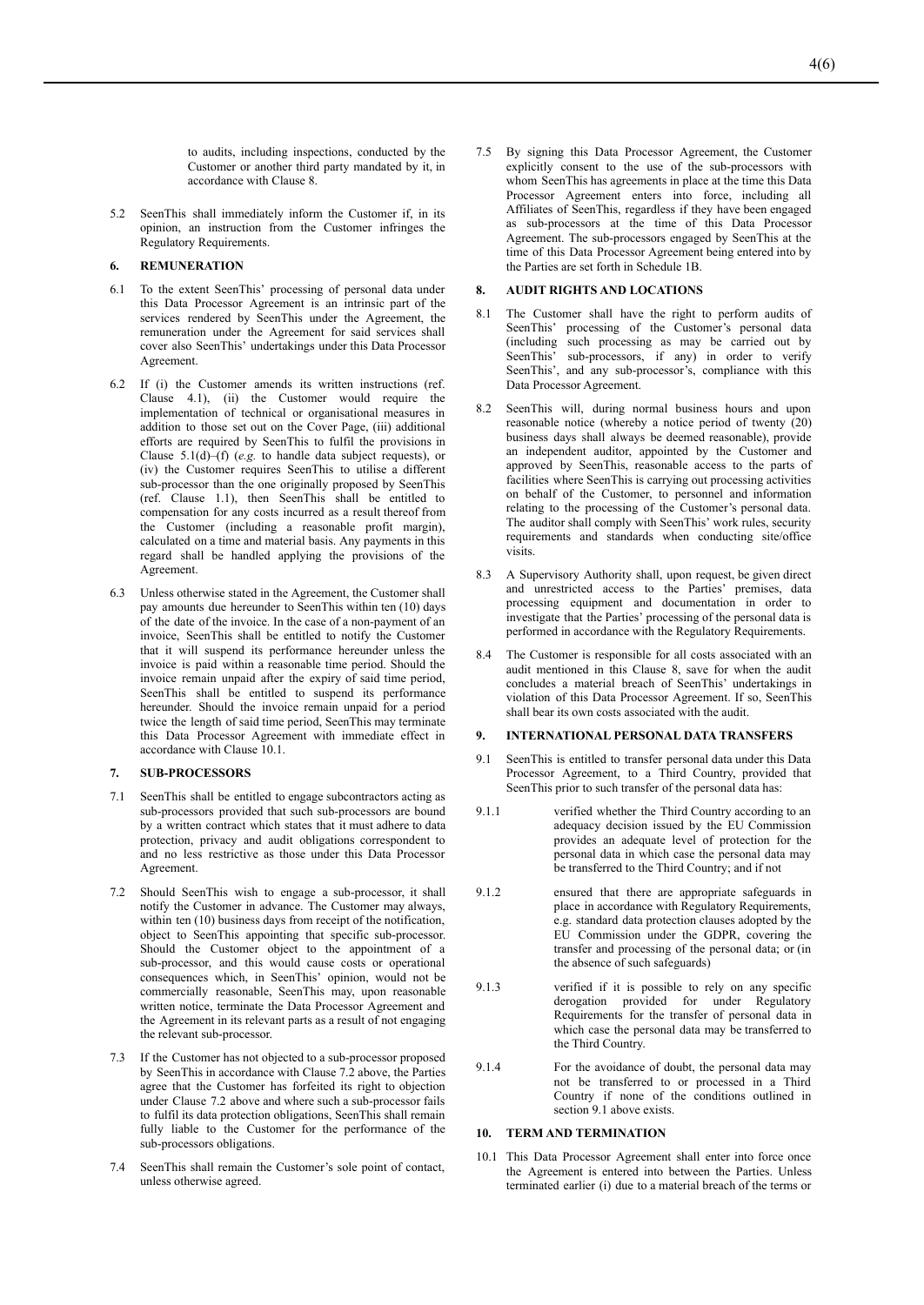(ii) in accordance with Clause 6.3 and/or Clause 7.2, this Data Processor Agreement shall remain in force until the termination or expiration of the Agreement and until SeenThis ceases to process personal data on behalf of the Data Controller, whereupon it shall terminate automatically without further notice.

10.2 On termination of this Data Processor Agreement for any reason, SeenThis shall cease to process the personal data processed on behalf of the Customer and shall, at the Customer's expense, provide for the return to the Customer of all such personal data together with all copies in its possession or control unless storage of the personal data is required under the Regulatory Requirements. If the Customer does not respond to a SeenThis offer to return the personal data processed by it under this Data Processor Agreement, within a period of three (3) months from when the offer was made, SeenThis will be entitled to delete any such personal data, including copies thereof, unless storage of the personal data is required under the Regulatory Requirements.

#### **11. INDEMNIFICATION, LIABILITY AND LIMITATIONS OF LIABILITY**

- 11.1 Each Party shall indemnify and hold the other Party harmless from and against all costs, losses and/or expenses (including costs for legal advice) incurred as a result of any claim brought by a third party arising out of or relating to any breach by such first-mentioned Party of any obligation under this Data Processor Agreement.
- 11.2 Notwithstanding Clause 11.1, SeenThis shall never be liable towards the Customer, whether for negligence, breach of contract, non-compliance with the GDPR or any other applicable Regulatory Requirement, misrepresentation or otherwise, for any (a) loss of profit, revenue, business, value, market share, use, production, contracts, goodwill, actual or anticipated savings, lost or unauthorised access to content or data (including personal data) or (b) any special, indirect, incidental, punitive, or consequential loss or damage in any way.
- 11.3 Notwithstanding Clause 11.1, SeenThis' total liability under this Data Processor Agreement shall never exceed the lower amount of (i) any applicable liability limitation amount set out in the Agreement and (ii) an amount corresponding to fifty (50) per cent of the total amounts paid by the Customer to SeenThis under the Agreement during the last twelve months' period.
- 11.4 SeenThis shall not be liable for any default or delay in the performance of its obligations under this Data Processor Agreement if and to the extent the default or delay is caused by circumstances that are outside SeenThis' control and that SeenThis could not reasonably have foreseen or prevented by reasonable precaution (*i.e*. 'force majeure'). A failure by a sub-processor will be considered a force majeure event provided that the underlying reason for the sub-processor's non-performance is an event which, if it had been related directly to SeenThis, would have qualified as a force majeure event under this Clause 11.4.
- 11.5 None of the provisions set forth in this Clause 11 shall be read so as to limit a party's liability to the extent that would not be permitted under any applicable mandatory laws including the Regulatory Requirements.
- 11.6 The limitations of liability and exceptions from liability set out in this Clause 11 apply to each party and its employees, sub-processors and Affiliates collectively.

#### **12. GOVERNING LAW AND DISPUTE RESOLUTION**

12.1 This Data Processor Agreement shall be governed by the laws of Sweden.

12.2 The provisions regarding dispute resolution set out the Agreement will also apply to this Data Processor Agreement. If there is no Agreement in force or if the Agreement does not contain any provisions regarding dispute resolution, any dispute, controversy or claim arising out of or in connection with the Data Processor Agreement shall be finally settled by arbitration administered by the Arbitration Institute of the Stockholm Chamber of Commerce (the "**SCC**"). The Rules for Expedited Arbitrations shall apply, unless the SCC in its discretion determines, taking into account the complexity of the case, the amount in dispute and other circumstances, that the Arbitration Rules shall apply. In the latter case, the SCC shall also decide whether the Arbitral Tribunal shall be composed of one or three arbitrators. The seat of arbitration shall be Stockholm and the language to be used in the arbitral proceedings shall be Swedish.